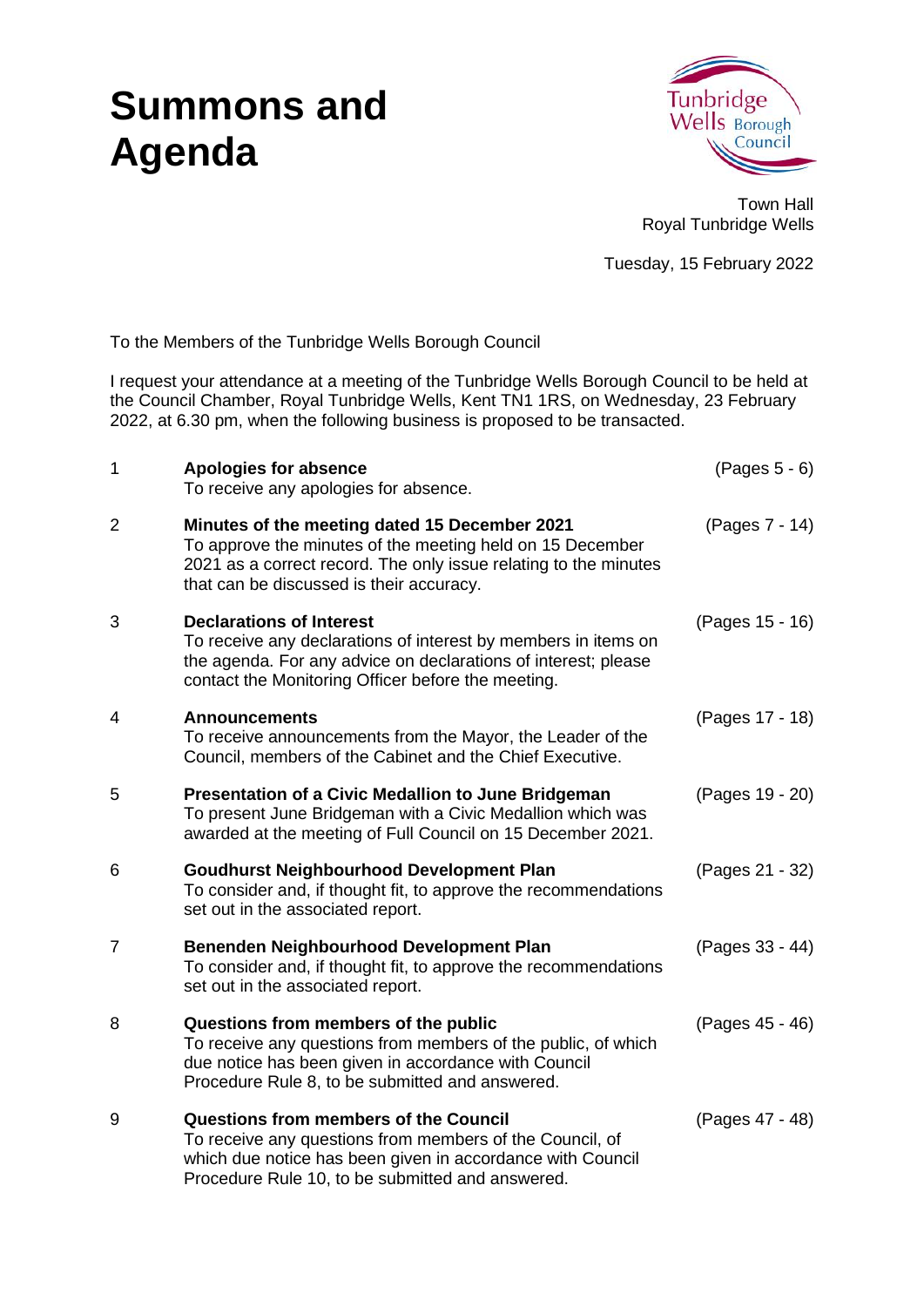| 10 | <b>Budget 2022/23 and Medium Term Financial Strategy</b><br><b>Update</b><br>To consider and, if thought fit, to approve the<br>recommendations set out in the associated report                                                                                  | (Pages 49 - 94)       |
|----|-------------------------------------------------------------------------------------------------------------------------------------------------------------------------------------------------------------------------------------------------------------------|-----------------------|
| 11 | <b>Council Tax 2022/23</b><br>To consider and, if thought fit, to approve the<br>recommendations set out in the associated report.                                                                                                                                | (Pages 95 - 110)      |
| 12 | Asset Management Plan 2022-23<br>To consider and, if thought fit, to approve the<br>recommendations set out in the associated report                                                                                                                              | (Pages 111 - 196)     |
| 13 | <b>Treasury Management Policy and Strategy 2022/23</b><br>To consider and, if thought fit, to approve the<br>recommendations set out in the associated report.                                                                                                    | (Pages 197 - 222)     |
| 14 | <b>Capital Strategy 2022/23</b><br>To consider and, if thought fit, to approve the<br>recommendations set out in the associated report.                                                                                                                           | (Pages 223 - 250)     |
| 15 | <b>Changes to Appointment to Committees (February 2022)</b><br>To consider and, if thought fit, to approve the<br>recommendations set out in the associated report.                                                                                               | (Pages 251 - 262)     |
| 16 | <b>Motion on notice from Councillor Sankey</b><br>To consider and if thought fit to approve the motion as set out<br>in the associated notice.                                                                                                                    | (Pages 263 - 264)     |
| 17 | <b>Common Seal of the Council</b><br>To authorise the Common Seal of the Council to be affixed to<br>any contract, minute, notice or other document arising out of<br>the minutes, or pursuant to any delegation, authority or power<br>conferred by the Council. | (Pages 265 - 266)     |
| 18 | <b>Urgent Business</b><br>To consider any other items which the Mayor decides are<br>urgent, for the reasons to be stated, in accordance with<br>Section 100B(4) of the Local Government Act 1972.                                                                | (Pages 267 - 268)     |
| 19 | Date of next meeting<br>To note that the date of the next meeting is Wednesday 27<br>April 2022.                                                                                                                                                                  | (Pages 269 - 270)     |
|    |                                                                                                                                                                                                                                                                   | <b>William Benson</b> |

Chief Executive

### **Democratic Services Team** Town Hall

**Tel:** (01892) 554413 Kent TN1 1RS **Email:** Committee@TunbridgeWells.gov.uk

ROYAL TUNBRIDGE WELLS<br>Kent TN1 1RS